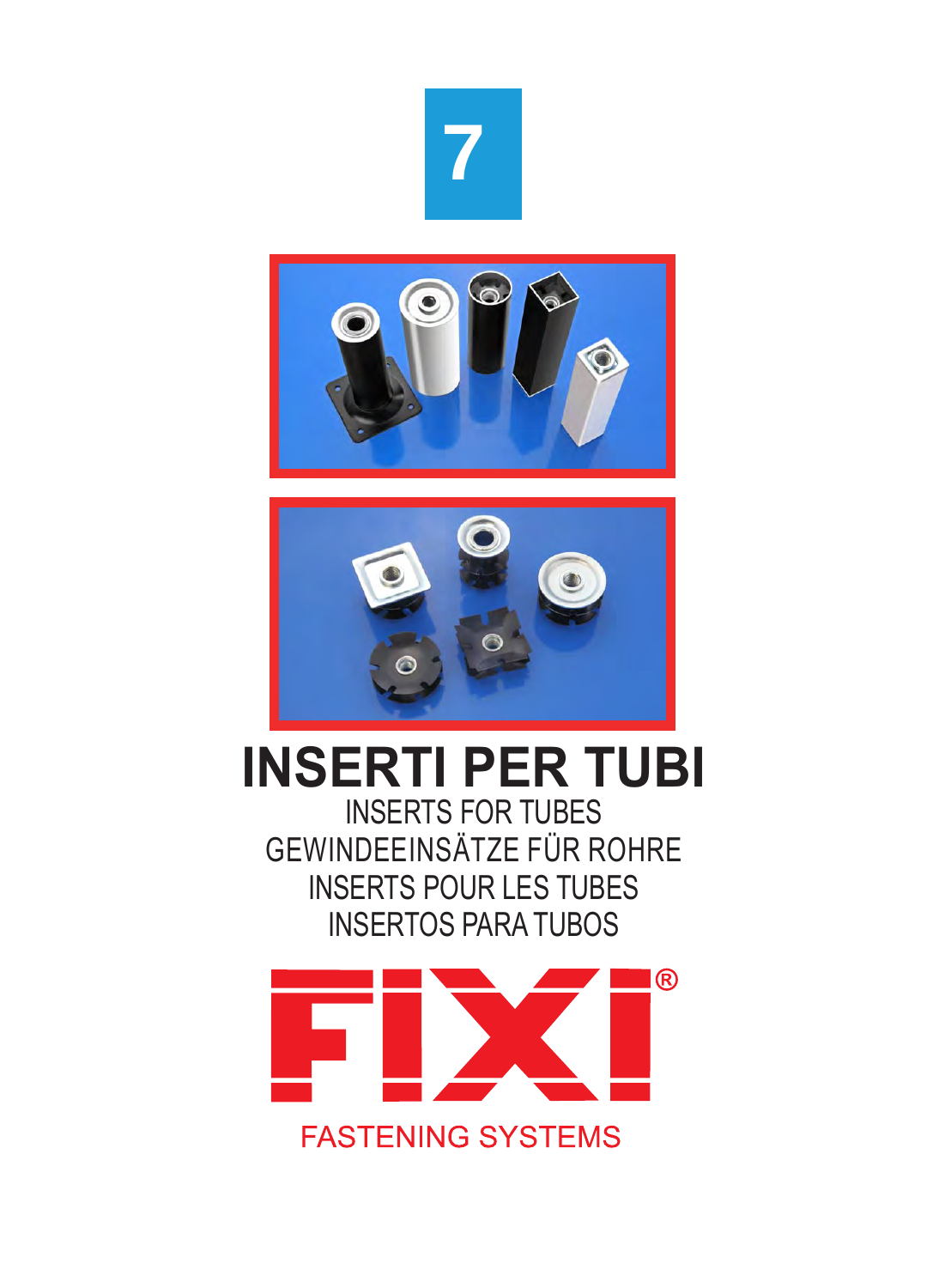





Il laboratorio Fixi garantisce la conformità dei prodotti grazie ad accurati test interni con macchinari di ultima generazione.

*Fixi carries out accurate testing in its own lab equipped with the latest generation machinery to ensure product conformity.*







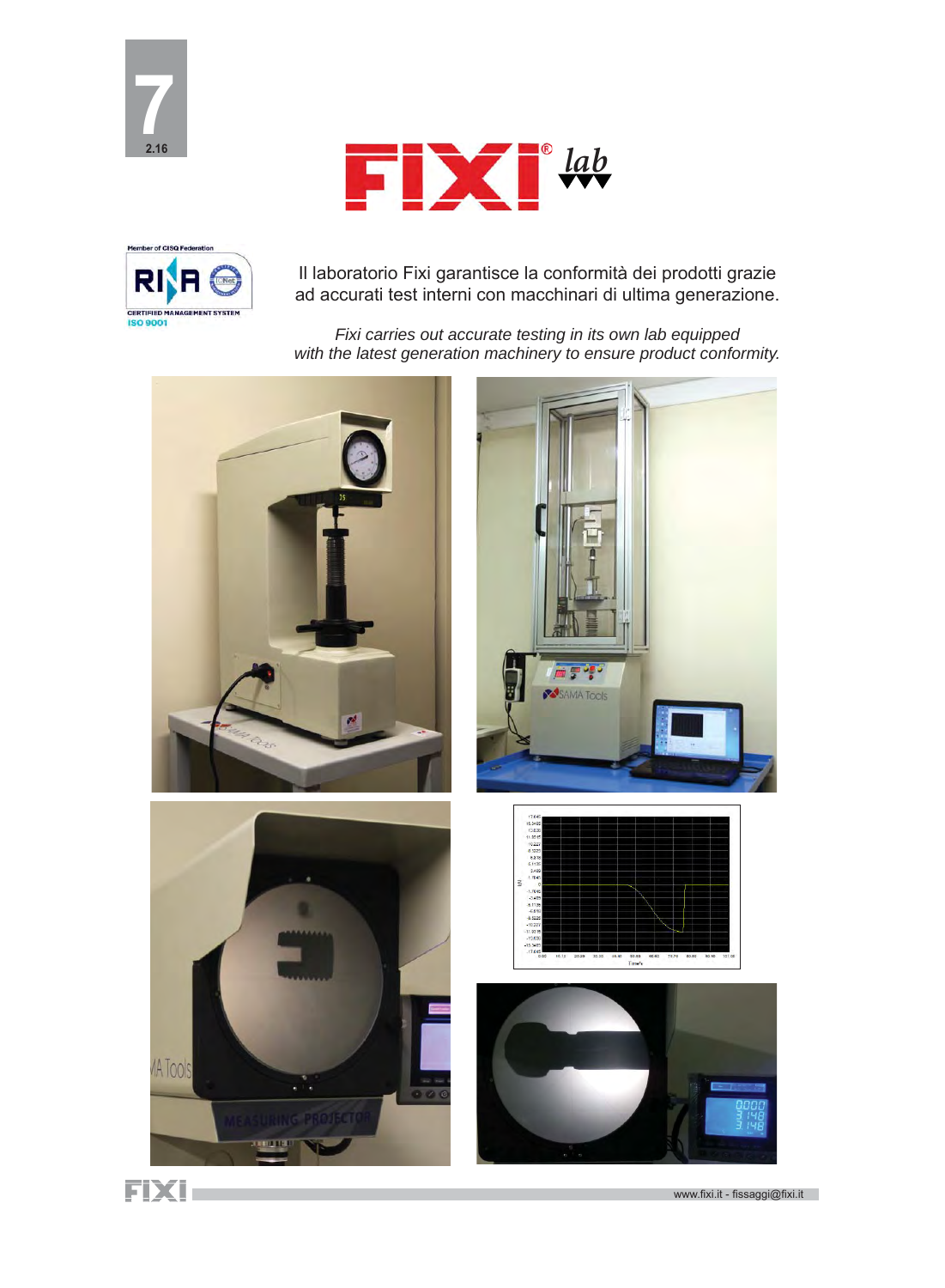**CONFEZIONAMENTO PERSONALIZZABILE**  *CUSTOMIZABLE PACKAGING PERSONALISIERBARE VERPACKUNG EMBALLAGE PERSONNALISABLE EMBALAJE PERSONALIZABLE*





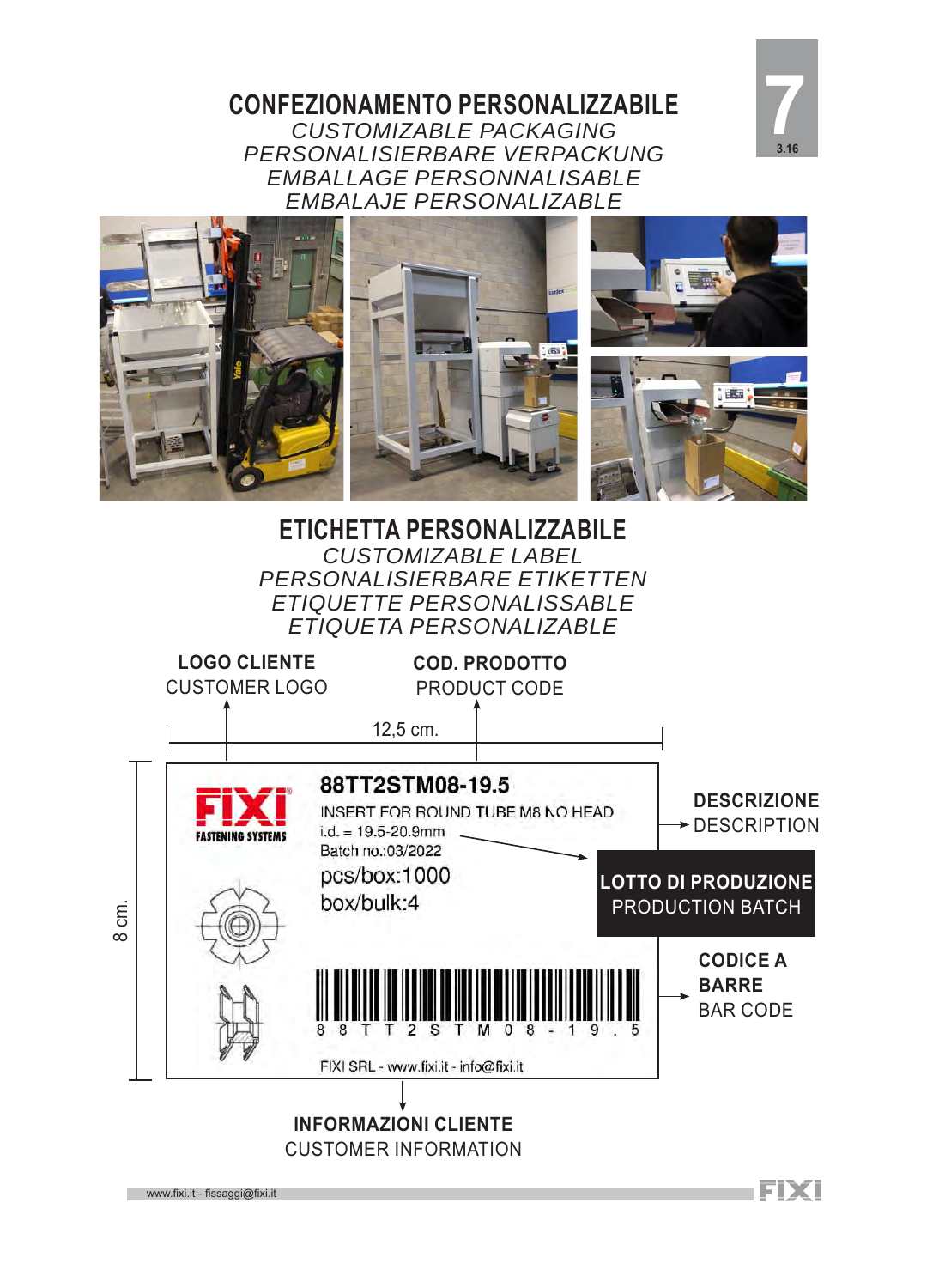

### **APPLICAZIONI E INSTALLAZIONE**

### *APPLICATIONS AND INSTALLATION ANWENDUNG UND INSTALLATION APPLICATIONS ET INSTALLATION APLICACIÓN E INSTALACIÓN*

#### APPLICAZIONI ED INDUSTRIE

- *Arredamento: tavoli, sedie, lampade, letti, strutture dei divani, etc. - Prodotti con strutture tubolari come attrezzi da palestra, carrelli,*
- *passeggini, rimorchi, etc.*
- *Strutture per insegne e strutture metalliche in generale.*

#### *APPLICATIONS AND INDUSTRIES*

- *Furniture: tables, chairs, lamps, beds, sofa frames, etc.*
- *Products with tubular structures such as gym equipment, trolleys, strollers, trailers, etc.*
- *Signage and metal structures in general.*

#### *ANWENDUNGSBEREICHE UND INDUSTRIEGEBIETE ANWENDUNGSRICHTLINIEN*

- *Innenausstattung/ Möbel: Tische, Stühle, Lampen, Betten, Sofa Gestelle usw.*
- *Produkte mit Rohr Strukturen wie Fitnessgeräte, Rollwagen, Kinderwagen, Anhänger usw.*
- *Gestelle für Werbeschilder und allgemein Metallstrukturen*

### *APPLICATIONS ET INDUSTRIES*

- *Ameublement: tables, chaises, lampes, lits, structures de canapés, etc.*
- *Produits avec structures tubulaires tels que outils de gym, chariots, poussettes, remorques, etc.*
- *Structures pour enseignes et structures métalliques en général.*

### *APLICACIONES E INDUSTRIAS*

- *Mobiliario: mesas, sillas, lámparas, camas, marcos de sofas, etc.*
- *Productos con estructuras tubulares, como equipo de gimnasio, carritos, porta-bebes, remolques, etc.*
- *Señalética, y estruturas metálicas en general.*

#### LINEE GUIDA PER L'INSTALLAZIONE

- Un eventuale trattamento termico o superficiale dei tubi deve essere eseguito prima che vengano installati gli inserti.
- Gli inserti sono consigliati per tubi in acciaio temperato e alluminio. Non sono idonei per tubi in acciaio inox.
- Sebbene sia possibile installare gli inserti manualmente (ad esempio con un martello), è consigliabile utilizzare una pressa con il punzone della giusta misura.

#### *INSTALLATION GUIDE LINES*

- *Any heat or surface treatment on the tubes must be carried out before installation.*
- *The inserts are recommended for aluminium and hardened steel tubes. They are not suitable for stainless steel tubes.*
- *Although it is possible to install the inserts manually (for example with a hammer), it is advisable to use a press with the right size punch.*

- *Vor der Anwendung von den Gewindeeinsätzen, sollten die Rohre ggf. Wärme und Oberfl ächen behandelt werden.*
- *Die Gewindeeinsätze werden empfohlen für dein Einsatz bei Rohre aus getempertem Stahl oder aus Aluminium. Sind nicht geeignet für Edelstahl Rohre.*
- *Eine Handinstallation (z.B. mit einem Hammer) ist möglich aber empfohlen wird das einsetzten durch eine Presse mit einem Stempel der genauen Größe.*

#### *GUIDE POUR L'INSTALLATION*

- *Un éventuel traitement thermique ou superfi ciel des tubes doit être eff ectué avant l'installation de l'insert.*
- *Les inserts sont idéaux pour tubes en acier et en aluminium. Ils ne sont pas indiqués pour les tubes en inox.*
- *Bien qu'il soit possible d'installer les inserts manuellement (par exemple avec un marteau) il est conseillé d'utiliser une presse avec un moule de la bonne dimension.*

### *INSTRUCCIONES DE USO*

- *Cualquier tratamiento superfi cial o de calor tiene que ser realizado antes de la instalción.*
- *Los insertos están recomendados para tubos de aluminio o acero endurecido. No son apropiados para tubos de acero inoxidable.*
- *A pesar de que es posible insertarlos manualmente (por ejemplo con un martillo), es recomendable utilizar una prensa con la fuerza apropiada.*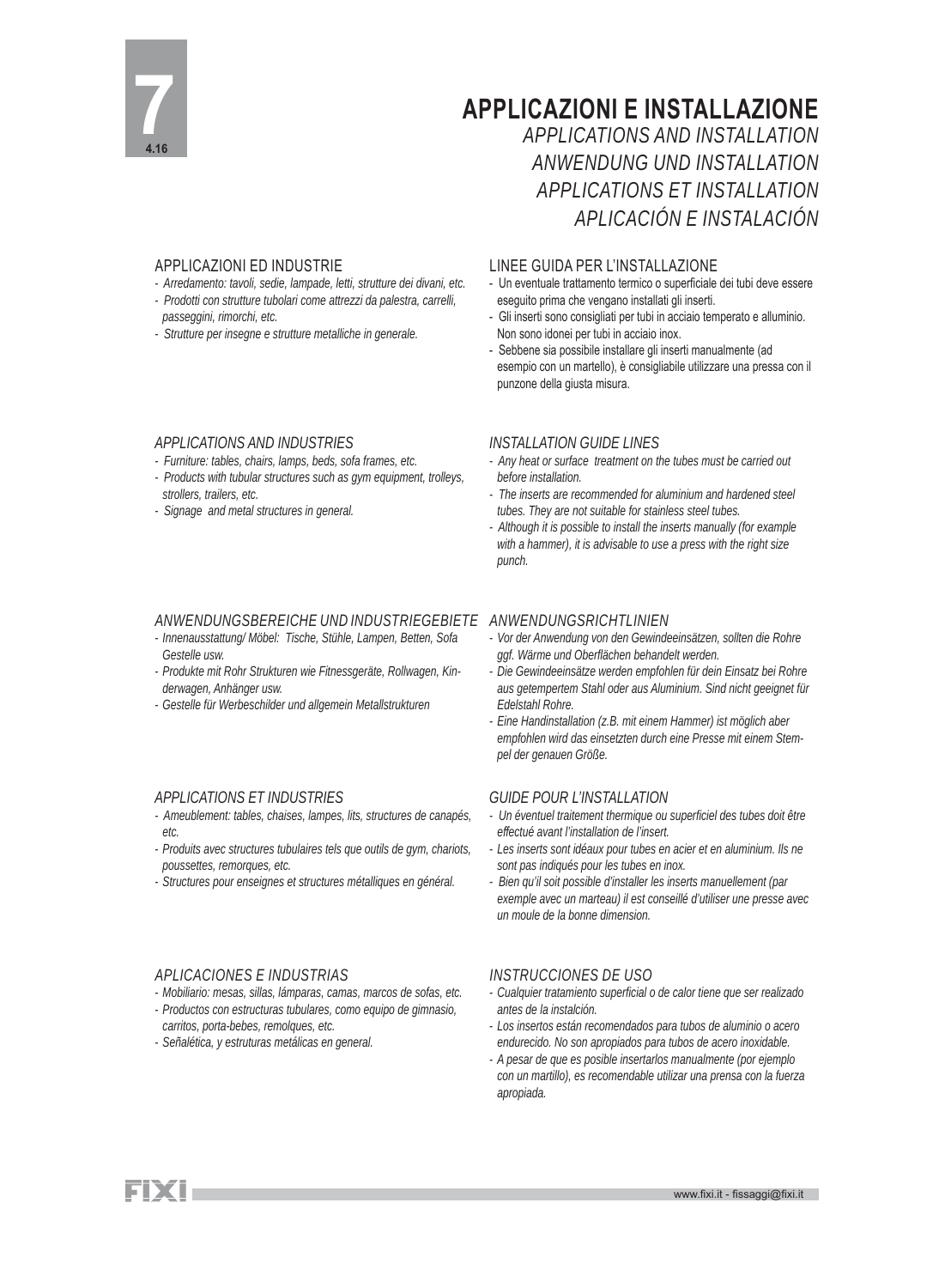### **ESEMPI DI INSTALLAZIONE**  *EXAMPLES OF INSTALLATION ANWENDUNGS BEISPIELE EXEMPLES D'INSTALLATION EJEMPLOS DE INSTALACIÓN*



**INSERTI PER TUBI INSERTI PER TUBI INSERTI PER TUBI INSERTI PER TUBI TONDI SENZA TESTA TONDI CON TESTA QUADRATI SENZA TESTA QUADRATI CON TESTA**  *INSERTS FOR ROUND INSERTS FOR ROUND INSERTS FOR SQUARE INSERTS FOR SQUARE TUBES WITHOUT HEAD TUBES WITH HEAD TUBES WITHOUT HEAD TUBES WITH HEAD*G. G  $\bigcirc$ 

www.fixi.it - fissaggi@fixi.it

FIXI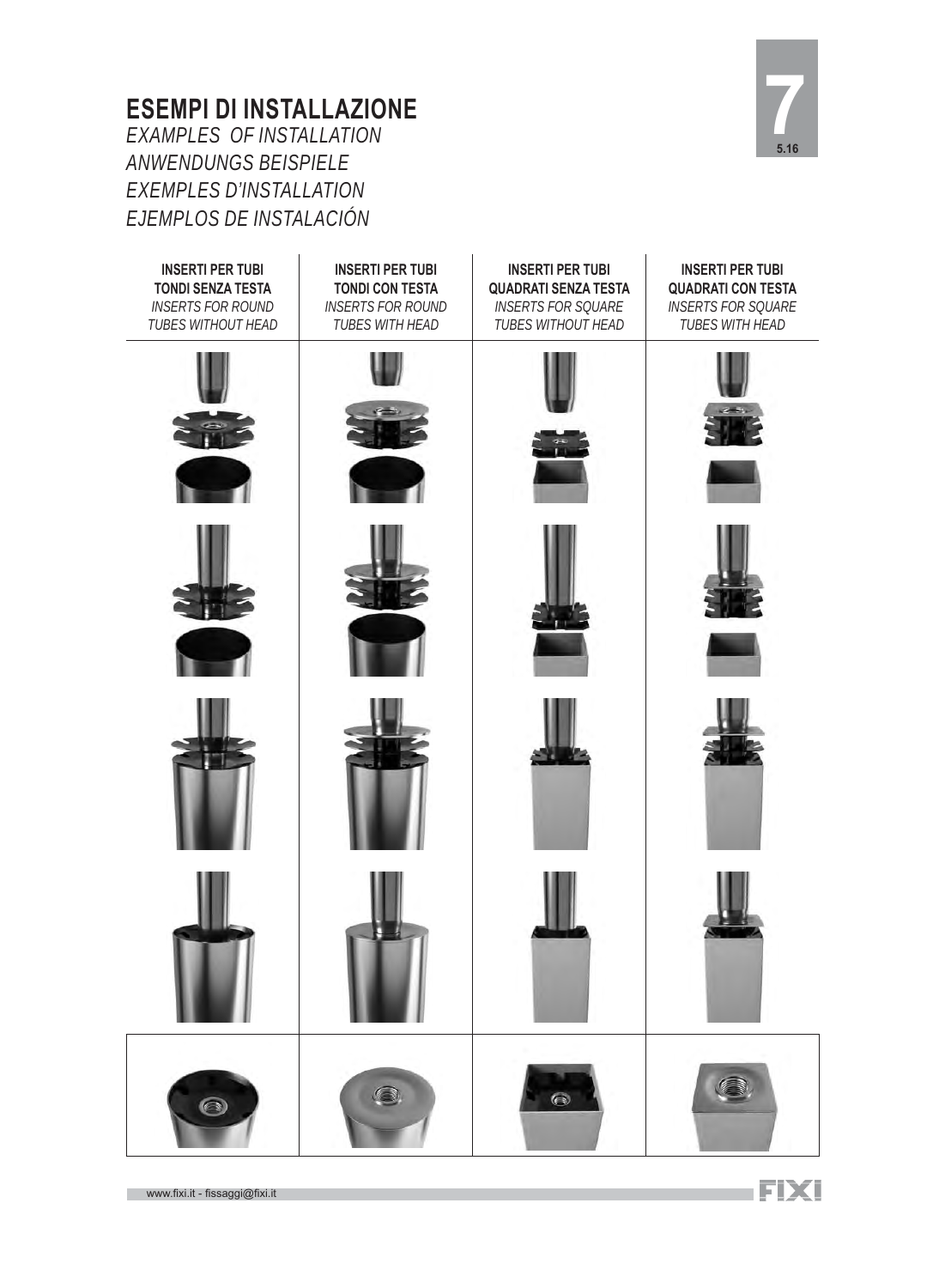

### **INDICE GENERALE**  *GENERAL INDEX INHALTSVERZEICHNIS SOMMAIRE GÉNÉRAL INDICE GENERAL*

| <b>DESCRIZIONE - DESCRIPTION</b>                                                                                               | <b>PAGINA</b><br>PAGE |
|--------------------------------------------------------------------------------------------------------------------------------|-----------------------|
| <b>INSERTI PER TUBI TONDI SENZA TESTA</b><br><b>INSERTS FOR ROUND TUBES WITHOUT HEAD</b>                                       | $7 - 8$               |
| <b>INSERTI PER TUBI TONDI CON TESTA</b><br><b>INSERTS FOR ROUND TUBES WITH HEAD</b>                                            | $9 - 10$              |
| <b>INSERTI PER TUBI QUADRI SENZA TESTA</b><br><b>INSERTS FOR SQUARE TUBES WITHOUT HEAD</b>                                     | 11                    |
| <b>INSERTI PER TUBI QUADRI CON TESTA</b><br><b>INSERTS FOR SQUARE TUBES WITH HEAD</b>                                          | 12                    |
| <b>INSERTI PER TUBI TONDI</b><br><b>CON ATTACCO RAPIDO PER PERNO</b><br><b>INSERTS FOR ROUND TUBES WITH</b><br>SOCKET FOR STEM | 13                    |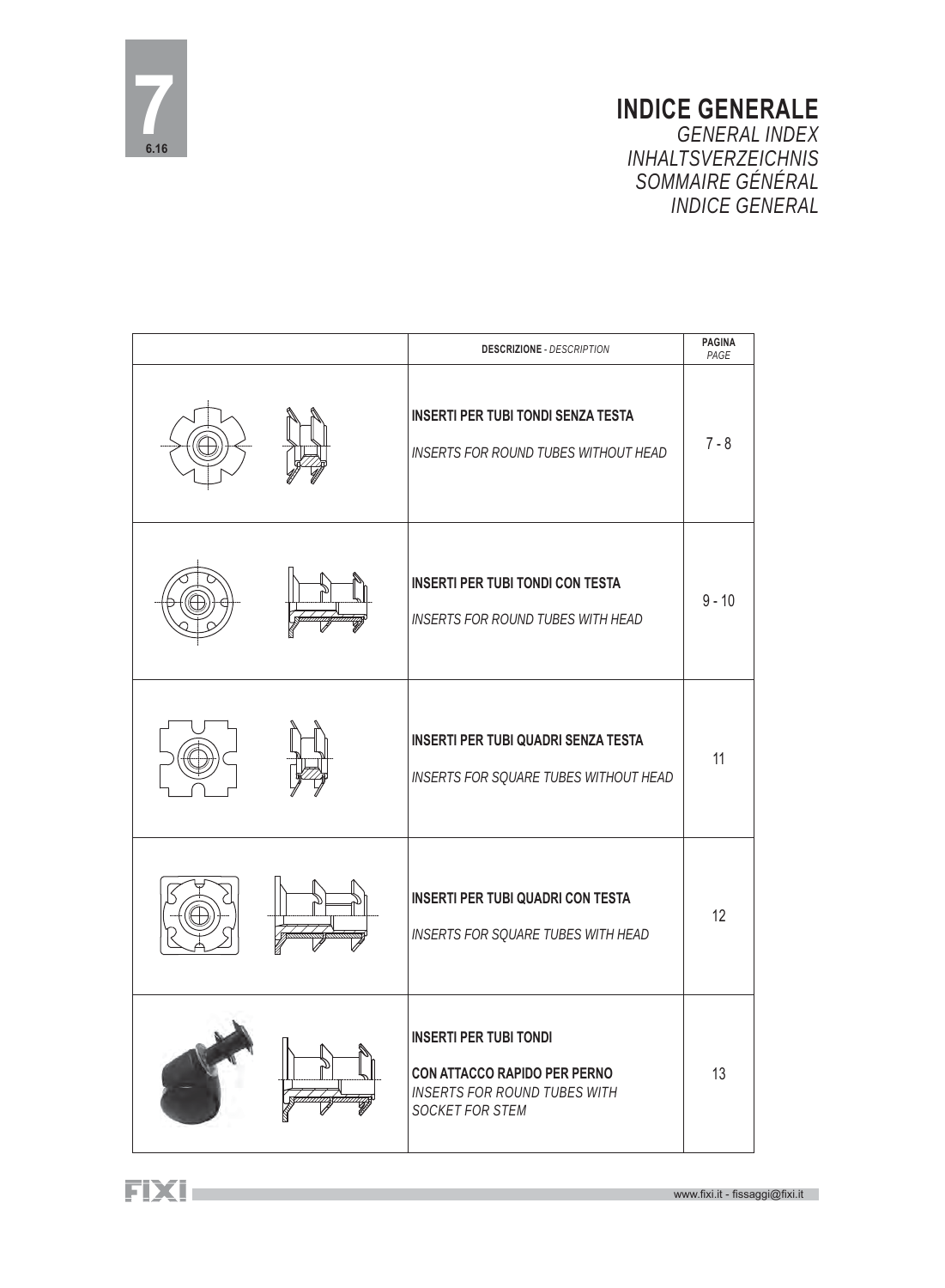### **INSERTI PER TUBI TONDI SENZA TESTA**

*INSERTS FOR ROUND TUBES WITHOUT HEAD GEWINDEEINSÄTZE FÜR RUNDE ROHRE OHNE BUND INSERTS SANS TÊTE POUR TUBES RONDS INSERTOS PARA TUBOS REDONDOS SIN CABEZA*







|                                    | D                                                      |                                          |                                                                  |                                                                 |
|------------------------------------|--------------------------------------------------------|------------------------------------------|------------------------------------------------------------------|-----------------------------------------------------------------|
| <b>CODICE</b><br>Code              | A<br>Ø Interno del Tubo<br>Ø Tube internal range<br>mm | В<br><b>Misura</b><br><b>Thread size</b> | $C^*$<br><b>Dimensione Corone</b><br><b>Crown diameter</b><br>mm | D <sup>*</sup><br>Lunghezza Totale<br><b>Total length</b><br>mm |
| 88TT2STM06-11.8                    | 11.8-12.2                                              | M <sub>6</sub>                           | 12.8                                                             | 12.5                                                            |
| 88TT2STM06-12.6                    | 12.6-13.2                                              | M <sub>6</sub>                           | 13.6                                                             | 10.0                                                            |
| 88TT2STM06-13.2                    | 13.2-13.8                                              | M <sub>6</sub>                           | 14.7                                                             | 12.5                                                            |
| 88TT2STM06-13.8                    | 13.8-14.2                                              | M <sub>6</sub>                           | 14.7                                                             | 12.5                                                            |
| 88TT2STM06-14.8                    | 14.8-16.1                                              | M <sub>6</sub>                           | 17.0                                                             | 10.0                                                            |
| 88TT2STM08-14.8                    |                                                        | M <sub>8</sub>                           | 17.0                                                             | 13.3                                                            |
| 88TT2STM06-15.7                    | 15.7-17.1                                              | M <sub>6</sub>                           | 18.1                                                             | 9.4                                                             |
| 88TT2STM08-15.7                    |                                                        | M <sub>8</sub>                           | 18.1                                                             | 12.5                                                            |
| 88TT2STM06-16.4                    | 16.4-17.7                                              | M <sub>6</sub>                           | 18.7                                                             | 9.5                                                             |
| 88TT2STM08-16.4                    |                                                        | M <sub>8</sub>                           | 18.7                                                             | 12.4                                                            |
| 88TT2STM06-17.9                    |                                                        | M <sub>6</sub>                           | 19.7                                                             | 9.5                                                             |
| 88TT2STM08-17.9                    | 17.9-19.3                                              | M <sub>8</sub>                           | 20.0                                                             | 13.0                                                            |
| 88TT2STM10-17.9                    |                                                        | M10                                      | 20.3                                                             | 13.0                                                            |
| 88TT2STM06-18.9                    |                                                        | M <sub>6</sub>                           | 21.0                                                             | 9.5                                                             |
| 88TT2STM08-18.9                    | 18.9-20.2                                              | M <sub>8</sub>                           | 21.0                                                             | 12.5                                                            |
| 88TT2STM10-18.9                    |                                                        | M10                                      | 21.0                                                             | 12.5                                                            |
| 88TT2STM06-19.5                    |                                                        | M <sub>6</sub>                           | 21.7                                                             | 11.0                                                            |
| 88TT2STM08-19.5                    | 19.5-20.9                                              | M <sub>8</sub>                           | 21.5                                                             | 14.5                                                            |
| 88TT2STM10-19.5                    |                                                        | M10                                      | 21.7                                                             | 12.5                                                            |
| 88TT2STM06-21.4                    |                                                        | M <sub>6</sub>                           | 23.2                                                             | 10.0                                                            |
| 88TT2STM08-21.4                    | 21.4-22.4                                              | M <sub>8</sub>                           | 23.4                                                             | 13.0                                                            |
| 88TT2STM10-21.4                    |                                                        | M10                                      | 23.2                                                             | 13.5                                                            |
| 88TT2STM06-19.2                    |                                                        | M <sub>6</sub>                           | 22.5                                                             | 11.0                                                            |
| 88TT2STM08-19.2                    | 19.2-21.4                                              | M <sub>8</sub>                           | 22.5                                                             | 13.0                                                            |
| 88TT2STM10-19.2                    |                                                        | M10                                      | 22.5                                                             | 14.0                                                            |
| 88TT2STM06-22.1                    |                                                        | M <sub>6</sub>                           | 24.6                                                             | 10.0                                                            |
| 88TT2STM08-22.1                    | 22.1-23.4                                              | M <sub>8</sub>                           | 24.6                                                             | 13.5                                                            |
| 88TT2STM10-22.1                    |                                                        | M10                                      | 25.0                                                             | 14.0                                                            |
| 88TT2STM06-22.7                    |                                                        | M <sub>6</sub>                           | 25.4                                                             | 10.5                                                            |
| 88TT2STM08-22.7                    | 22.7-24.0                                              | M <sub>8</sub>                           | 25.4                                                             | 14.0                                                            |
| 88TT2STM10-22.7                    |                                                        | M10                                      | 25.4                                                             | 14.0                                                            |
| 88TT2STM06-24.6                    |                                                        | M <sub>6</sub>                           | 26.6                                                             | 9.5                                                             |
| 88TT2STM08-24.6                    | 24.6-25.6                                              | M <sub>8</sub>                           | 26.5                                                             | 13.3                                                            |
| 88TT2STM10-24.6                    |                                                        | M10                                      | 26.2                                                             | 13.8                                                            |
| 88TT2STM06-25.3<br>88TT2STM08-25.3 |                                                        | M <sub>6</sub><br>M <sub>8</sub>         | 27.6<br>27.6                                                     | 10.0<br>13.5                                                    |
| 88TT2STM10-25.3                    | 25.3-26.6                                              | M10                                      | 27.6                                                             | 13.5                                                            |
| 88TT2STM06-26.0                    |                                                        | M <sub>6</sub>                           | 28.4                                                             | 10.0                                                            |
| 88TT2STM08-26.0                    | 26.0-28.0                                              | M <sub>8</sub>                           | 28.4                                                             | 13.0                                                            |
| 88TT2STM10-26.0                    |                                                        |                                          |                                                                  |                                                                 |
|                                    |                                                        | M10                                      | 28.9                                                             | 15.0                                                            |

\* Dimensioni non vincolanti / \* *Not binding dimensions*

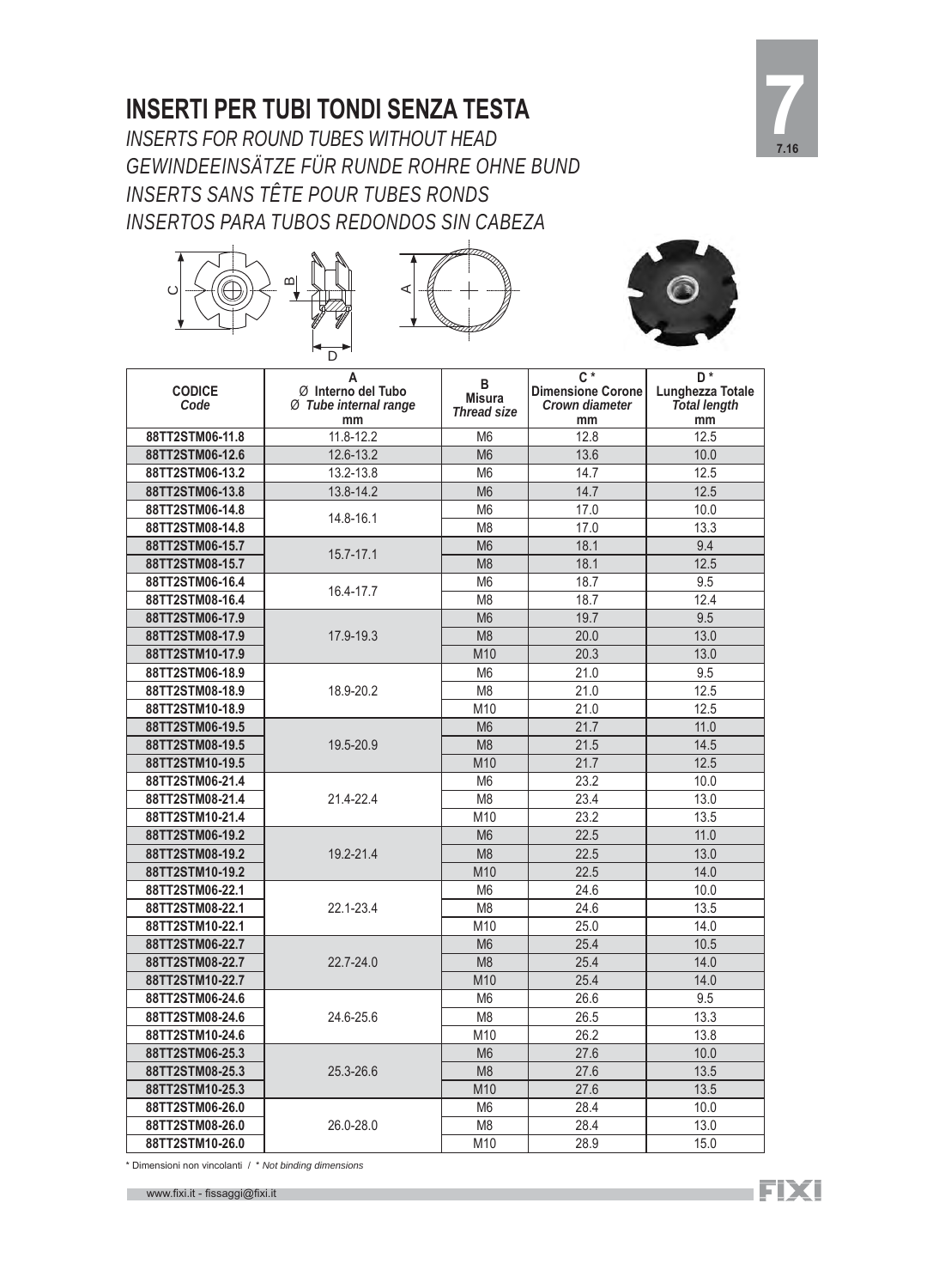

### **INSERTI PER TUBI TONDI SENZA TESTA**

*INSERTS FOR ROUND TUBES WITHOUT HEAD GEWINDEEINSÄTZE FÜR RUNDE ROHRE OHNE BUND INSERTS SANS TÊTE POUR TUBES RONDS INSERTOS PARA TUBOS REDONDOS SIN CABEZA*







| <b>CODICE</b><br>Code | A<br>Ø Interno del Tubo<br>Ø Tube internal range<br>mm | B<br><b>Misura</b><br><b>Thread size</b> | $C^*$<br><b>Dimensione Corone</b><br><b>Crown diameter</b><br>mm | D*<br>Lunghezza Totale<br><b>Total length</b><br>mm |
|-----------------------|--------------------------------------------------------|------------------------------------------|------------------------------------------------------------------|-----------------------------------------------------|
| 88TT2STM06-28.4       |                                                        | M <sub>6</sub>                           | 30.6                                                             | 11.5                                                |
| 88TT2STM08-28.4       | 28.4-29.8                                              | M <sub>8</sub>                           | 30.6                                                             | 15.0                                                |
| 88TT2STM10-28.4       |                                                        | M10                                      | 30.7                                                             | 13.5                                                |
| 88TT2STM06-29.8       | 29.8-30.8                                              | M <sub>6</sub>                           | 31.8                                                             | 10.0                                                |
| 88TT2STM08-29.8       |                                                        | M <sub>8</sub>                           | 31.8                                                             | 14.0                                                |
| 88TT2STM06-31.7       |                                                        | M <sub>6</sub>                           | 33.8                                                             | 13.0                                                |
| 88TT2STM08-31.7       | 31.7-32.9                                              | M <sub>8</sub>                           | 33.6                                                             | 15.0                                                |
| 88TT2STM10-31.7       |                                                        | M10                                      | 33.8                                                             | 14.3                                                |
| 88TT2STM06-32.7       |                                                        | M <sub>6</sub>                           | 34.8                                                             | 13.0                                                |
| 88TT2STM08-32.7       | 32.7-33.9                                              | M <sub>8</sub>                           | 34.8                                                             | 15.0                                                |
| 88TT2STM10-32.7       |                                                        | M10                                      | 34.8                                                             | 15.0                                                |
| 88TT2STM06-33.7       |                                                        | M <sub>6</sub>                           | 36.0                                                             | 13.0                                                |
| 88TT2STM08-33.7       | 33.7-35.0                                              | M <sub>8</sub>                           | 36.0                                                             | 15.0                                                |
| 88TT2STM10-33.7       |                                                        | M10                                      | 36.0                                                             | 15.0                                                |
| 88TT2STM06-34.8       |                                                        | M <sub>6</sub>                           | 37.0                                                             | 15.0                                                |
| 88TT2STM08-34.8       | 34.8-36.1                                              | M <sub>8</sub>                           | 37.0                                                             | 16.0                                                |
| 88TT2STM10-34.8       |                                                        | M10                                      | 37.3                                                             | 16.5                                                |
| 88TT2STM06-36.0       |                                                        | M <sub>6</sub>                           | 39.0                                                             | 15.0                                                |
| 88TT2STM08-36.0       | 36.0-38.0                                              | M <sub>8</sub>                           | 39.0                                                             | 15.3                                                |
| 88TT2STM10-36.0       |                                                        | M10                                      | 39.0                                                             | 15.2                                                |
| 88TT2STM06-37.3       |                                                        | M <sub>6</sub>                           | 40.0                                                             | 15.0                                                |
| 88TT2STM08-37.3       | 37.3-39.3                                              | M <sub>8</sub>                           | 40.0                                                             | 15.5                                                |
| 88TT2STM10-37.3       |                                                        | M10                                      | 40.0                                                             | 16.0                                                |
| 88TT2STM06-38.4       |                                                        | M <sub>6</sub>                           | 41.3                                                             | 15.0                                                |
| 88TT2STM08-38.4       | 38.4-40.4                                              | M <sub>8</sub>                           | 41.3                                                             | 15.5                                                |
| 88TT2STM10-38.4       |                                                        | M10                                      | 41.6                                                             | 16.0                                                |
| 88TT2STM06-41.4       |                                                        | M <sub>6</sub>                           | 43.5                                                             | 16.0                                                |
| 88TT2STM08-41.4       | 41.4-42.4                                              | M <sub>8</sub>                           | 43.5                                                             | 16.4                                                |
| 88TT2STM10-41.4       |                                                        | M10                                      | 43.5                                                             | 16.0                                                |
| 88TT2STM06-42.2       |                                                        | M <sub>6</sub>                           | 45.2                                                             | 15.0                                                |
| 88TT2STM08-42.2       | 42.2-44.2                                              | M <sub>8</sub>                           | 45.2                                                             | 15.0                                                |
| 88TT2STM10-42.2       |                                                        | M10                                      | 45.2                                                             | 15.2                                                |
| 88TT2STM06-44.6       |                                                        | M <sub>6</sub>                           | 48.0                                                             | 15.0                                                |
| 88TT2STM08-44.6       | 44.6-46.8                                              | M <sub>8</sub>                           | 48.0                                                             | 16.0                                                |
| 88TT2STM10-44.6       |                                                        | M10                                      | 48.0                                                             | 16.5                                                |
| 88TT2STM06-47.5       |                                                        | M <sub>6</sub>                           | 50.0                                                             | 17.0                                                |
| 88TT2STM08-47.5       | 47.5-48.8                                              | M <sub>8</sub>                           | 50.0                                                             | 17.0                                                |
| 88TT2STM10-47.5       |                                                        | M10                                      | 50.0                                                             | 17.0                                                |

FIXI-

\* Dimensioni non vincolanti / \* *Not binding dimensions*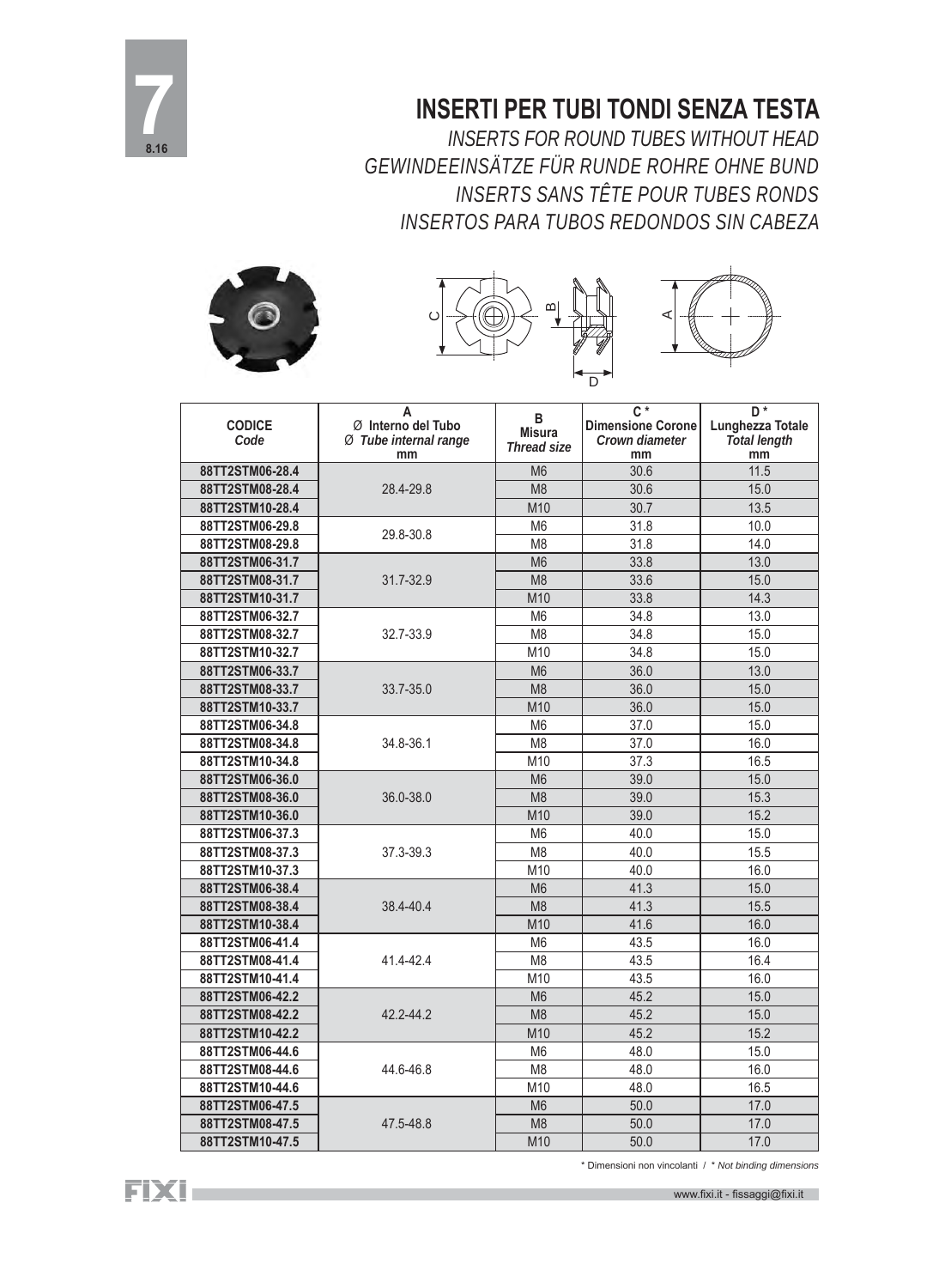### **INSERTI PER TUBI TONDI CON TESTA**

*INSERTS FOR ROUND TUBES WITH HEAD GEWINDEEINSÄTZE FÜR RUNDE ROHRE MIT BUND INSERTS AVEC TÊTE POUR TUBES RONDS INSERTOS PARA TUBOS REDONDOS CON CABEZA*







| <b>CODICE</b><br>Code | A<br>Ø Interno del Tubo<br>Ø Tube internal range<br>mm | B<br><b>Misura</b><br><b>Thread size</b> | $\overline{C}$ *<br><b>Dimensione Corone</b><br><b>Crown diameter</b><br>mm | D <sup>*</sup><br>Lunghezza Totale<br><b>Total length</b><br>mm | E<br>$\varnothing$ Testa<br>Ø Head<br>mm |
|-----------------------|--------------------------------------------------------|------------------------------------------|-----------------------------------------------------------------------------|-----------------------------------------------------------------|------------------------------------------|
| 88TT2CTM08-14.8       | 14.8-16.1                                              | M <sub>8</sub>                           | 17.0                                                                        | 26.0                                                            | 19.0                                     |
| 88TT2CTM08-15.7       | 15.7-17.1                                              | M <sub>8</sub>                           | 18.0                                                                        | 26.0                                                            | 19.0                                     |
| 88TT2CTM08-16.4       | 16.4-17.7                                              | M <sub>8</sub>                           | 18.7                                                                        | 26.0                                                            | 19.0                                     |
| 88TT2CTM08-17.9       |                                                        | M <sub>8</sub>                           | 19.7                                                                        | 26.0                                                            | 22.2                                     |
| 88TT2CTM10-17.9       | 17.9-19.3                                              | M10                                      | 19.7                                                                        | 26.0                                                            |                                          |
| 88TT2CTM08-18.9       | 18.9-20.2                                              | M <sub>8</sub>                           | 21.0                                                                        | 26.0                                                            | 22.2                                     |
| 88TT2CTM10-18.9       |                                                        | M10                                      | 21.6                                                                        | 26.0                                                            |                                          |
| 88TT2CTM08-19.2       |                                                        | M <sub>8</sub>                           | 22.5                                                                        | 26.0                                                            | 25.4                                     |
| 88TT2CTM10-19.2       | 19.2-21.4                                              | M10                                      | 22.5                                                                        | 26.0                                                            |                                          |
| 88TT2CTM08-21.4       | 21.4-22.4                                              | M <sub>8</sub>                           | 23.5                                                                        | 26.0                                                            | 25.4                                     |
| 88TT2CTM10-21.4       |                                                        | M10                                      | 23.5                                                                        | 26.0                                                            |                                          |
| 88TT2CTM08-22.1       | 22.1-23.4                                              | M <sub>8</sub>                           | 24.6                                                                        | 26.0                                                            | 25.4                                     |
| 88TT2CTM10-22.1       |                                                        | M10                                      | 24.6                                                                        | 26.0                                                            |                                          |
| 88TT2CTM08-22.7       | 22.7-24.0                                              | M <sub>8</sub>                           | 25.4                                                                        | 26.0                                                            | 25.4                                     |
| 88TT2CTM10-22.7       |                                                        | M10                                      | 25.4                                                                        | 26.0                                                            |                                          |
| 88TT2CTM08-24.6       | 24.6-25.6                                              | M <sub>8</sub>                           | 26.5                                                                        | 26.0                                                            | 28.5                                     |
| 88TT2CTM10-24.6       |                                                        | M10                                      | 26.5                                                                        | 26.0                                                            |                                          |
| 88TT2CTM08-25.3       | 25.3-26.6                                              | M <sub>8</sub>                           | 27.6                                                                        | 26.0                                                            | 28.5                                     |
| 88TT2CTM10-25.3       |                                                        | M10                                      | 27.6                                                                        | 26.0                                                            |                                          |
| 88TT2CTM08-26.6       | 26.6-27.6                                              | M <sub>8</sub>                           | 28.6                                                                        | 26.0                                                            | 28.5                                     |
| 88TT2CTM10-26.6       |                                                        | M10                                      | 28.6                                                                        | 26.0                                                            |                                          |
| 88TT2CTM08-26.0       | 26.0-28.0                                              | M <sub>8</sub>                           | 28.9                                                                        | 26.0                                                            | 30.0                                     |
| 88TT2CTM10-26.0       |                                                        | M10                                      | 28.9                                                                        | 26.0                                                            |                                          |
| 88TT2CTM08-28.4       | 28.4-29.8                                              | M <sub>8</sub>                           | 30.8                                                                        | 26.0                                                            | 31.8                                     |
| 88TT2CTM10-28.4       |                                                        | M10                                      | 30.8                                                                        | 26.0                                                            |                                          |
| 88TT2CTM08-29.8       | 29.8-30.8                                              | M <sub>8</sub>                           | 31.8                                                                        | 26.0                                                            | 31.8                                     |
| 88TT2CTM10-29.8       |                                                        | M10                                      | 31.8                                                                        | 26.0                                                            |                                          |
| 88TT2CTM08-31.7       | 31.7-32.9                                              | M <sub>8</sub>                           | 33.7                                                                        | 26.0                                                            | 35.0                                     |
| 88TT2CTM10-31.7       |                                                        | M10                                      | 33.7                                                                        | 26.0                                                            |                                          |
| 88TT2CTM08-32.7       |                                                        | M <sub>8</sub>                           | 34.9                                                                        | 26.0                                                            | 38.0                                     |
| 88TT2CTM10-32.7       | 32.7-33.9                                              | M10                                      | 34.9                                                                        | 26.0                                                            |                                          |

\* Dimensioni non vincolanti / \* *Not binding dimensions*

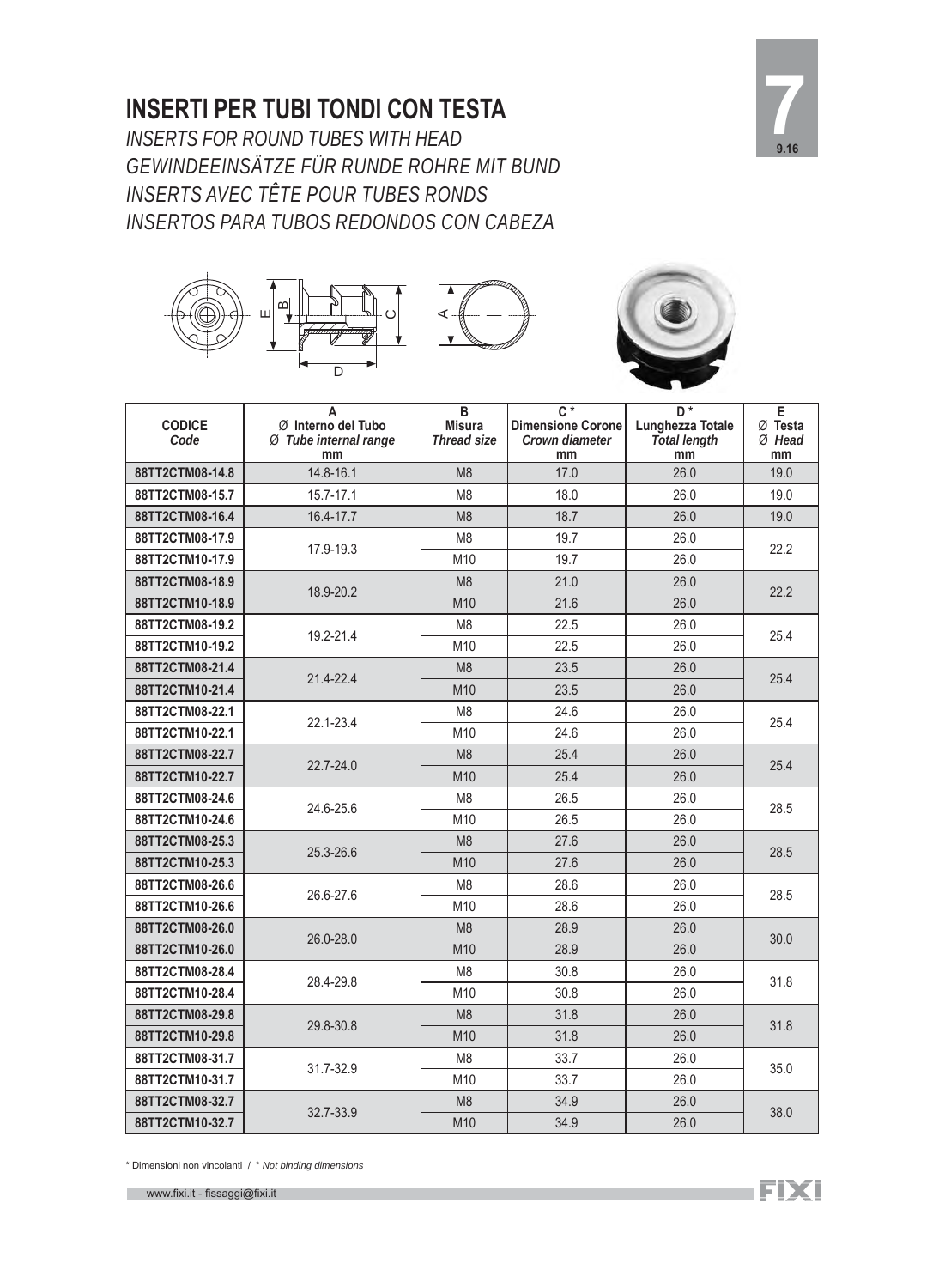

## **INSERTI PER TUBI TONDI CON TESTA**

*INSERTS FOR ROUND TUBES WITH HEAD GEWINDEEINSÄTZE FÜR RUNDE ROHRE MIT BUND INSERTS AVEC TÊTE POUR TUBES RONDS INSERTOS PARA TUBOS REDONDOS CON CABEZA*





| <b>CODICE</b><br>Code | A<br>Ø Interno del Tubo<br>Ø Tube internal range<br>mm | B<br><b>Misura</b><br><b>Thread size</b> | $C^*$<br><b>Dimensione Corone</b><br><b>Crown diameter</b><br>mm | D <sup>*</sup><br>Lunghezza Totale<br><b>Total length</b><br>mm | E<br>$Ø$ Testa<br>$Ø$ Head<br>mm |  |
|-----------------------|--------------------------------------------------------|------------------------------------------|------------------------------------------------------------------|-----------------------------------------------------------------|----------------------------------|--|
| 88TT2CTM08-33.7       |                                                        | M <sub>8</sub>                           | 36.2                                                             | 26.0                                                            | 38.0                             |  |
| 88TT2CTM10-33.7       | 33.7-35.0                                              | M10                                      | 36.2                                                             | 26.0                                                            |                                  |  |
| 88TT2CTM08-34.8       |                                                        | M <sub>8</sub>                           | 37.1                                                             | 26.0                                                            |                                  |  |
| 88TT2CTM10-34.8       | 34.8-36.1                                              | M10                                      | 37.1                                                             | 26.0                                                            | 38.0                             |  |
| 88TT2CTM08-36.0       |                                                        | M <sub>8</sub>                           | 39.0                                                             | 26.0                                                            |                                  |  |
| 88TT2CTM10-36.0       | 36.0-38.0                                              | M10                                      | 39.0                                                             | 26.0                                                            | 40.0                             |  |
| 88TT2CTM08-37.3       |                                                        | M <sub>8</sub>                           | 40.5                                                             | 26.0                                                            |                                  |  |
| 88TT2CTM10-37.3       | 37.3-39.3                                              | M10                                      | 40.5                                                             | 26.0                                                            | 41.3                             |  |
| 88TT2CTM08-38.4       |                                                        | M <sub>8</sub>                           | 41.9                                                             | 26.0                                                            | 44.5                             |  |
| 88TT2CTM10-38.4       | 38.4-40.4                                              | M10                                      | 41.9                                                             | 26.0                                                            |                                  |  |
| 88TT2CTM08-41.4       | 41.4-42.4                                              | M <sub>8</sub>                           | 43.9                                                             | 26.0                                                            |                                  |  |
| 88TT2CTM10-41.4       |                                                        | M10                                      | 43.9                                                             | 26.0                                                            | 44.5                             |  |
| 88TT2CTM08-43.7       | 43.7-45.7                                              | M <sub>8</sub>                           | 47.0                                                             | 26.0                                                            | 47.6                             |  |
| 88TT2CTM10-43.7       |                                                        | M10                                      | 47.0                                                             | 26.0                                                            |                                  |  |
| 88TT2CTM08-42.2       |                                                        | M <sub>8</sub>                           | 46.5                                                             | 26.0                                                            | 50.8                             |  |
| 88TT2CTM10-42.2       | 42.2-44.2                                              | M10                                      | 46.5                                                             | 26.0                                                            |                                  |  |
| 88TT2CTM08A43.7       | 43.7-45.7                                              | M <sub>8</sub>                           | 47.0                                                             | 26.0                                                            | 50.8                             |  |
| 88TT2CTM10A43.7       |                                                        | M10                                      | 47.0                                                             | 26.0                                                            |                                  |  |
| 88TT2CTM08-44.6       | 44.6-46.8                                              | M <sub>8</sub>                           | 48.5                                                             | 26.0                                                            | 50.8                             |  |
| 88TT2CTM10-44.6       |                                                        | M10                                      | 48.5                                                             | 26.0                                                            |                                  |  |
| 88TT2CTM08-46.8       | 46.8-47.8                                              | M <sub>8</sub>                           | 49.0                                                             | 26.0                                                            | 50.8                             |  |
| 88TT2CTM10-46.8       |                                                        | M10                                      | 49.0                                                             | 26.0                                                            |                                  |  |
| 88TT2CTM08-47.5       | 47.5-48.8                                              | M <sub>8</sub>                           | 49.8                                                             | 26.0                                                            | 50.8                             |  |
| 88TT2CTM10-47.5       |                                                        | M10                                      | 49.8                                                             | 26.0                                                            |                                  |  |
| 88TT2CTM08-53.0       |                                                        | M <sub>8</sub>                           | 56.8                                                             | 26.0                                                            | 57.1                             |  |
| 88TT2CTM10-53.0       | 53.0-55.0                                              | M10                                      | 56.8                                                             | 26.0                                                            |                                  |  |
| 88TT2CTM08-56.0       | 56.0-58.0                                              | M <sub>8</sub>                           | 59.9                                                             | 26.0                                                            |                                  |  |
| 88TT2CTM10-56.0       |                                                        | M10                                      | 59.9                                                             | 26.0                                                            | 60.0                             |  |
| 88TT2CTM08-59.5       |                                                        | M <sub>8</sub>                           | 63.5                                                             | 26.0                                                            |                                  |  |
| 88TT2CTM10-59.5       | 59.5-61.5                                              | M10                                      | 63.5                                                             | 26.0                                                            | 63.5                             |  |

\* Dimensioni non vincolanti / \* *Not binding dimensions*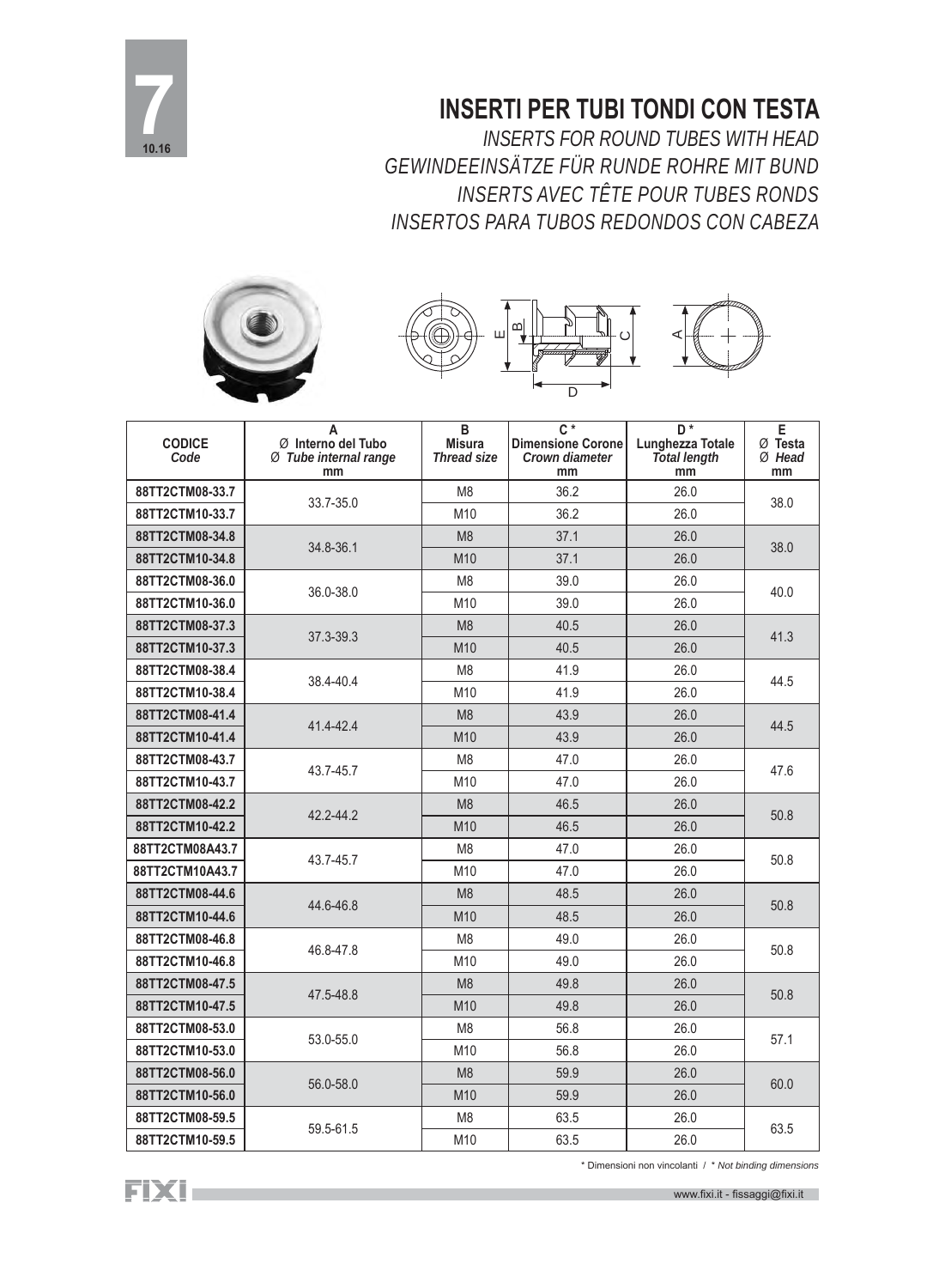### **INSERTI PER TUBI QUADRI SENZA TESTA**



*INSERTS FOR SQUARE TUBES WITHOUT HEAD GEWINDEEINSÄTZE FÜR QUADRATISCHE ROHRE OHNE BUND INSERTS SANS TÊTE POUR TUBES CARRÉS INSERTOS PARA TUBOS CUADRADOS SIN CABEZA*







| <b>CODICE</b><br>Code | A<br>Ø Interno del Tubo<br>Ø Tube internal range<br>mm | В<br><b>MISURA</b><br><b>Thread size</b> | $C^*$<br><b>Dimensione Corone</b><br><b>Crown diameter</b><br>mm | $D^*$<br>Lunghezza Totale<br>Total length<br>mm |
|-----------------------|--------------------------------------------------------|------------------------------------------|------------------------------------------------------------------|-------------------------------------------------|
| 88TQ2STM06-15.7       | 15.7-17.1                                              | M <sub>6</sub>                           | 18.3                                                             | 11.0                                            |
| 88TQ2STM06-16.7       |                                                        | M <sub>6</sub>                           | 19.0                                                             | 11.0                                            |
| 88TQ2STM08-16.7       | 16.7-18.1                                              | M <sub>8</sub>                           | 19.0                                                             | 14.0                                            |
| 88TQ2STM06-18.9       | 18.9-20.2                                              | M <sub>6</sub>                           | 21.6                                                             | 10.0                                            |
| 88TQ2STM08-18.9       |                                                        | M <sub>8</sub>                           | 21.4                                                             | 14.0                                            |
| 88TQ2STM06-22.1       | 22.1-23.4                                              | M <sub>6</sub>                           | 24.3                                                             | 14.2                                            |
| 88TQ2STM08-22.1       |                                                        | M <sub>8</sub>                           | 24.3                                                             | 13.8                                            |
| 88TQ2STM06-26.0       |                                                        | M <sub>6</sub>                           | 29.2                                                             | 12.0                                            |
| 88TQ2STM08-26.0       | 26.0-28.0                                              | M <sub>8</sub>                           | 29.1                                                             | 16.2                                            |
| 88TQ2STM06-28.4       | 28.4-29.8                                              | M <sub>6</sub>                           | 30.8                                                             | 14.0                                            |
| 88TQ2STM08-28.4       |                                                        | M <sub>8</sub>                           | 30.8                                                             | 17.0                                            |
| 88TQ2STM06-34.8       | 34.8-36.1                                              | M <sub>6</sub>                           | 37.4                                                             | 14.0                                            |
| 88TQ2STM08-34.8       |                                                        | M <sub>8</sub>                           | 37.4                                                             | 17.3                                            |
| 88TQ2STM06-47.5       |                                                        | M <sub>6</sub>                           | 49.8                                                             | 14.0                                            |
| 88TQ2STM08-47.5       | 47.5-48.8                                              | M <sub>8</sub>                           | 49.8                                                             | 17.0                                            |
| 88TQ2STM10-47.5       |                                                        | M10                                      | 49.8                                                             | 18.0                                            |

\* Dimensioni non vincolanti / \* *Not binding dimensions*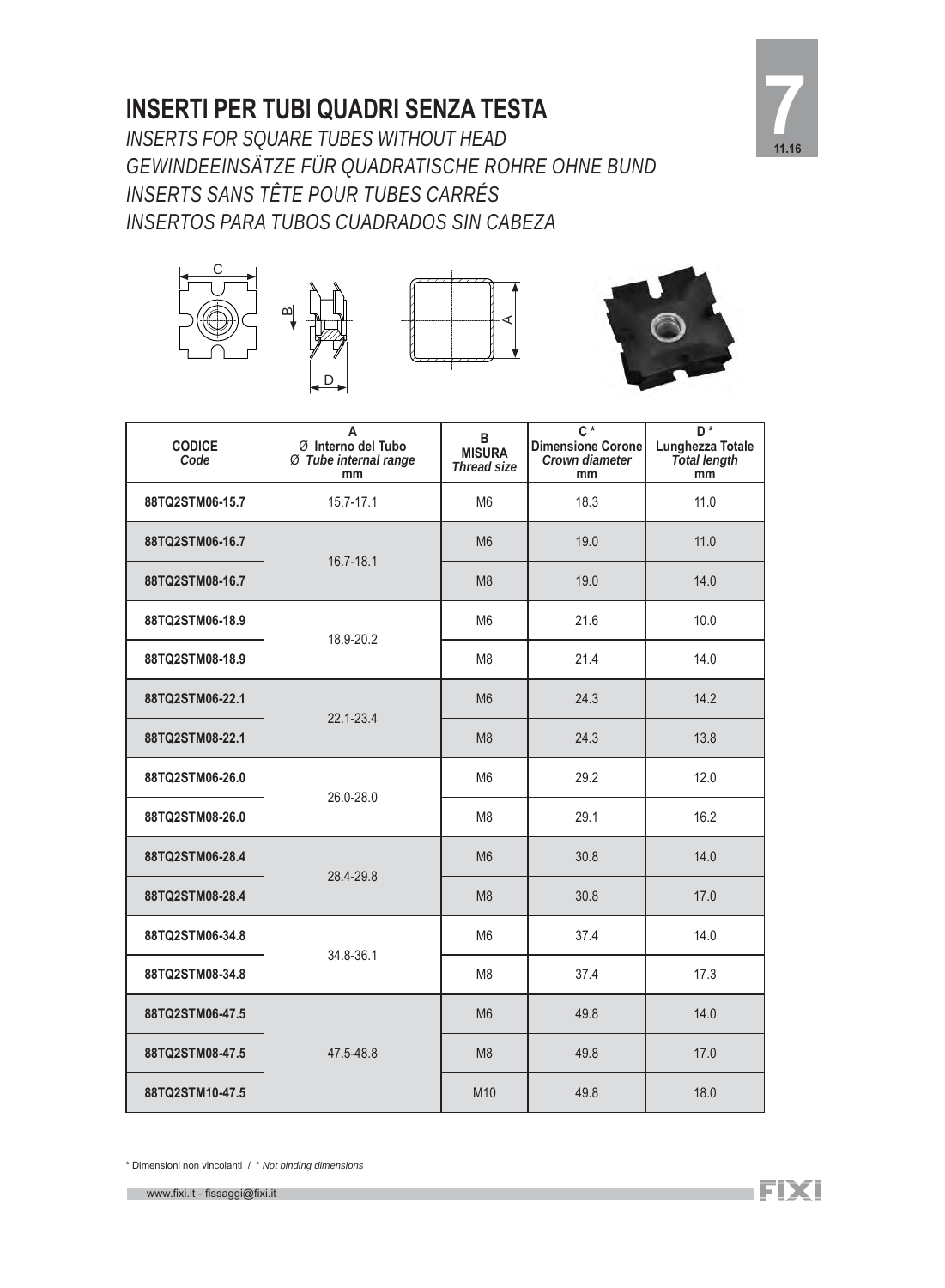

### **INSERTI PER TUBI QUADRI CON TESTA**

*INSERTS FOR SQUARE TUBES WITH HEAD GEWINDEEINSÄTZE FÜR QUADRATISCHE ROHRE MIT BUND INSERTS AVEC TÊTE POUR TUBES CARRÉS INSERTOS PARA TUBOS CUADRADOS CON CABEZA*





| <b>CODICE</b><br>Code | A<br>Ø Interno del Tubo<br>Ø Tube internal range<br>mm | $\, {\bf B}$<br><b>Misura</b><br><b>Thread size</b> | $\overline{C^*}$<br><b>Dimensione Corone</b><br><b>Crown diameter</b><br>mm | $\overline{D^*}$<br><b>Lunghezza Totale</b><br><b>Total length</b><br>mm | $\overline{E}$<br><b>Testa</b><br><b>Head</b><br>mm |
|-----------------------|--------------------------------------------------------|-----------------------------------------------------|-----------------------------------------------------------------------------|--------------------------------------------------------------------------|-----------------------------------------------------|
| 88TQ2CTM08-15.7       | 15.7-17.1                                              | M <sub>8</sub>                                      | 18.1                                                                        | 26.0                                                                     | 19x19                                               |
| 88TQ2CTM10-15.7       |                                                        | M10                                                 | 18.1                                                                        | 26.0                                                                     |                                                     |
| 88TQ2CTM08-18.9       | 18.9-20.2                                              | M <sub>8</sub>                                      | 20.9                                                                        | 26.0                                                                     |                                                     |
| 88TQ2CTM10-18.9       |                                                        | M10                                                 | 20.9                                                                        | 26.0                                                                     | 22x22                                               |
| 88TQ2CTM08-22.1       | 22.1-23.4                                              | M <sub>8</sub>                                      | 24.7                                                                        | 26.0                                                                     | 25x25                                               |
| 88TQ2CTM10-22.1       |                                                        | M10                                                 | 24.7                                                                        | 26.0                                                                     |                                                     |
| 88TQ2CTM08-25.3       | 25.3-26.6                                              | M <sub>8</sub>                                      | 27.5                                                                        | 26.0                                                                     | 28x28                                               |
| 88TQ2CTM10-25.3       |                                                        | M10                                                 | 27.5                                                                        | 26.0                                                                     |                                                     |
| 88TQ2CTM08-26.4       | 26.4-27.8                                              | M <sub>8</sub>                                      | 29.1                                                                        | 26.0                                                                     | 30x30                                               |
| 88TQ2CTM10-26.4       |                                                        | M10                                                 | 29.1                                                                        | 26.0                                                                     |                                                     |
| 88TQ2CTM08-28.4       | 28.4-29.8                                              | M8                                                  | 30.7                                                                        | 26.0                                                                     | 32x32                                               |
| 88TQ2CTM10-28.4       |                                                        | M10                                                 | 30.7                                                                        | 26.0                                                                     |                                                     |
| 88TQ2CTM08-34.8       | 34.8-36.1                                              | M <sub>8</sub>                                      | 37.9                                                                        | 26.0                                                                     | 38x38                                               |
| 88TQ2CTM10-34.8       |                                                        | M10                                                 | 37.9                                                                        | 26.0                                                                     |                                                     |
| 88TQ2CTM08-36.0       |                                                        | M <sub>8</sub>                                      | 39.0                                                                        | 26.0                                                                     | 40x40                                               |
| 88TQ2CTM10-36.0       | 36.0-38.0                                              | M10                                                 | 39.0                                                                        | 26.0                                                                     |                                                     |
| 88TQ2CTM08-41.4       | 41.4-42.4                                              | M <sub>8</sub>                                      | 44.0                                                                        | 26.0                                                                     |                                                     |
| 88TQ2CTM10-41.4       |                                                        | M10                                                 | 44.0                                                                        | 26.0                                                                     | 45x45                                               |
| 88TQ2CTM08-47.5       |                                                        | M <sub>8</sub>                                      | 49.5                                                                        | 26.0                                                                     | 50x50                                               |
| 88TQ2CTM10-47.5       | 47.5-48.8                                              | M10                                                 | 49.5                                                                        | 26.0                                                                     |                                                     |

FIXI.

\* Dimensioni non vincolanti / \* *Not binding dimensions*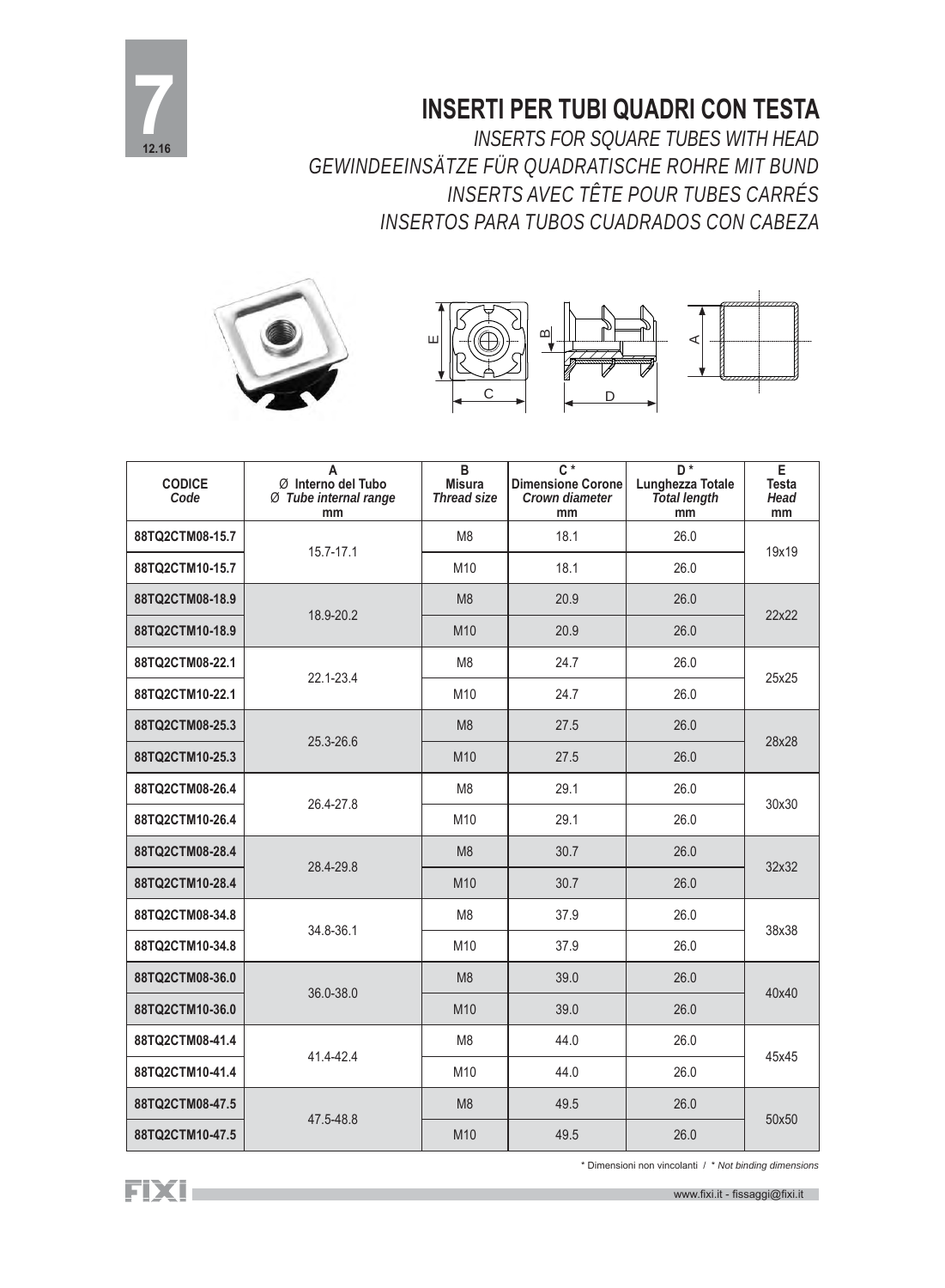### **INSERTI PER TUBI TONDI CON ATTACCO RAPIDO PER PERNO**



*INSERTS FOR ROUND TUBES WITH SOCKET FOR STEM GEWINDEEINSÄTZE FÜR RUNDE ROHRE MIT BOLZEN SCHNELLVERSCHLUSS INSERTS POUR TUBES RONDS AVEC BRANCHEMENT RAPIDE POUR TIGE INSERTOS PARA TUBOS REDONDOS CON FIJACIÓN RÁPIDA PARA PERNO*





| <b>CODICE</b><br>Code | $\emptyset$ Interno del Tubo<br>Ø Tube internal range<br>mm | Ø Foro / Perno<br>Ø Hole / Stem | Ø Testa<br>Ø Head<br>mm |
|-----------------------|-------------------------------------------------------------|---------------------------------|-------------------------|
| 88TT2CTD11-22.1       | 22.1-23.4                                                   | $11 \text{ mm}$                 | 25.4                    |
| 88TT2CTD11-25.3       | 25.3-26.6                                                   | $11 \text{ mm}$                 | 28.6                    |
| 88TT2CTD11-28.4       | 28.4-29.8                                                   | $11 \text{ mm}$                 | 31.7                    |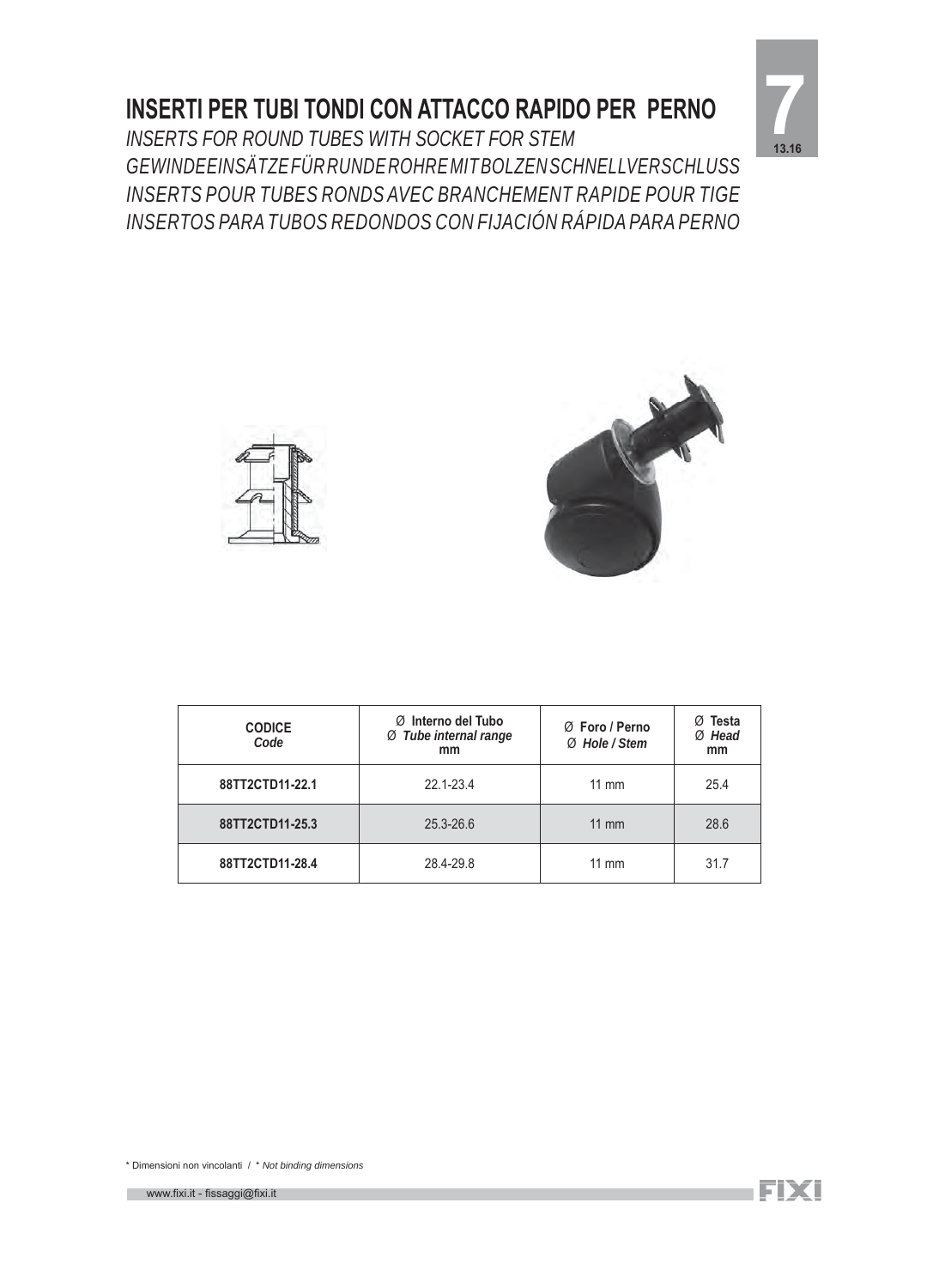

### **NOTE** *REMARKS BEMERKUNGEN REMARQUES OBSERVACIONES*

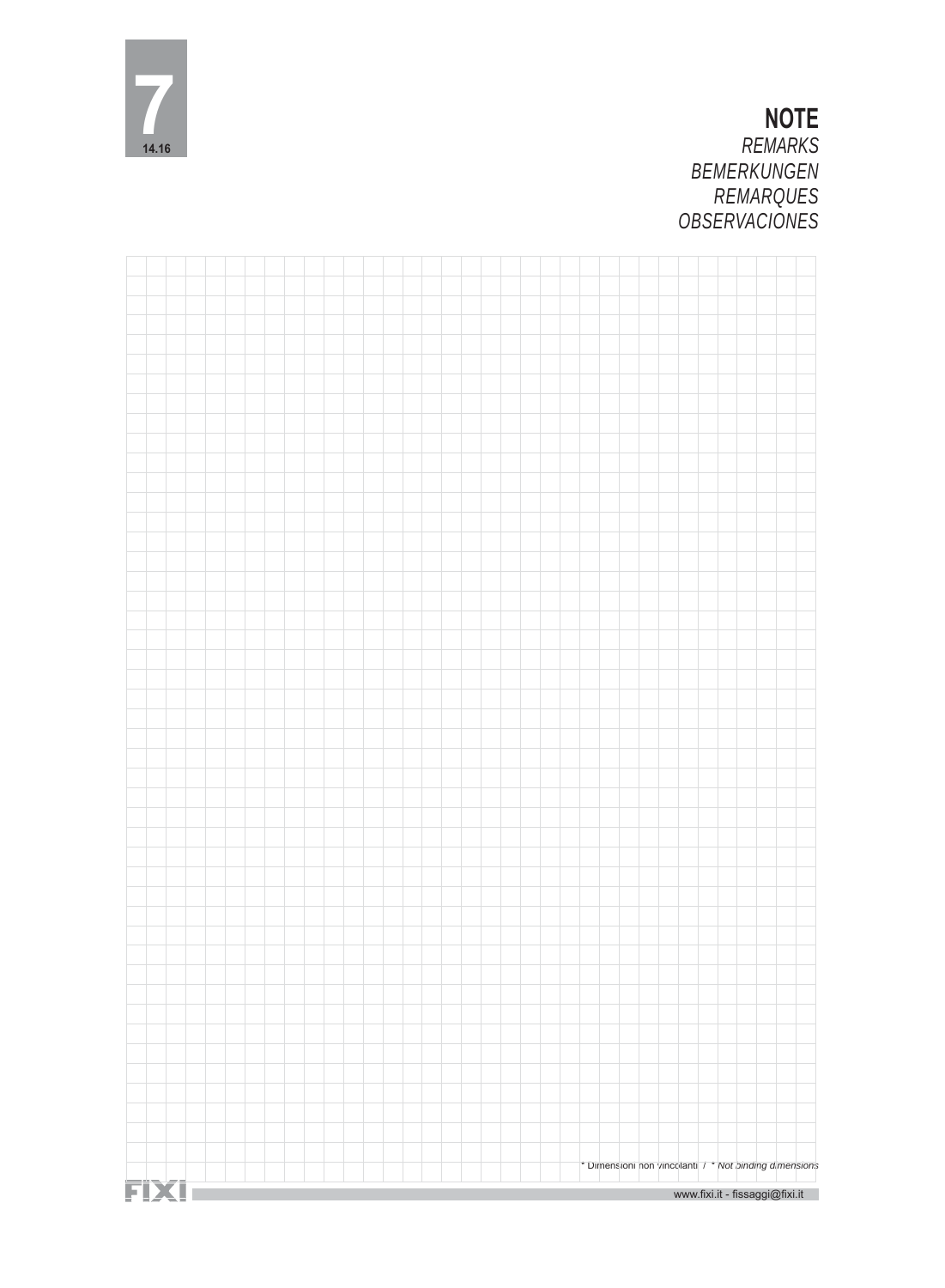### Fasteners for sheet metal - Fissaggi per lamiera



#### THREADED INSERTS - INSERTI FILETTATI



#### SELF CLINCHING FASTENERS - AUTOFISSANTI







WELDING STUDS - PERNI A SALDARE





### Fasteners for solid parts - Fissaggi per corpi pieni



### Fasteners for plastics - Fissaggi per la plastica